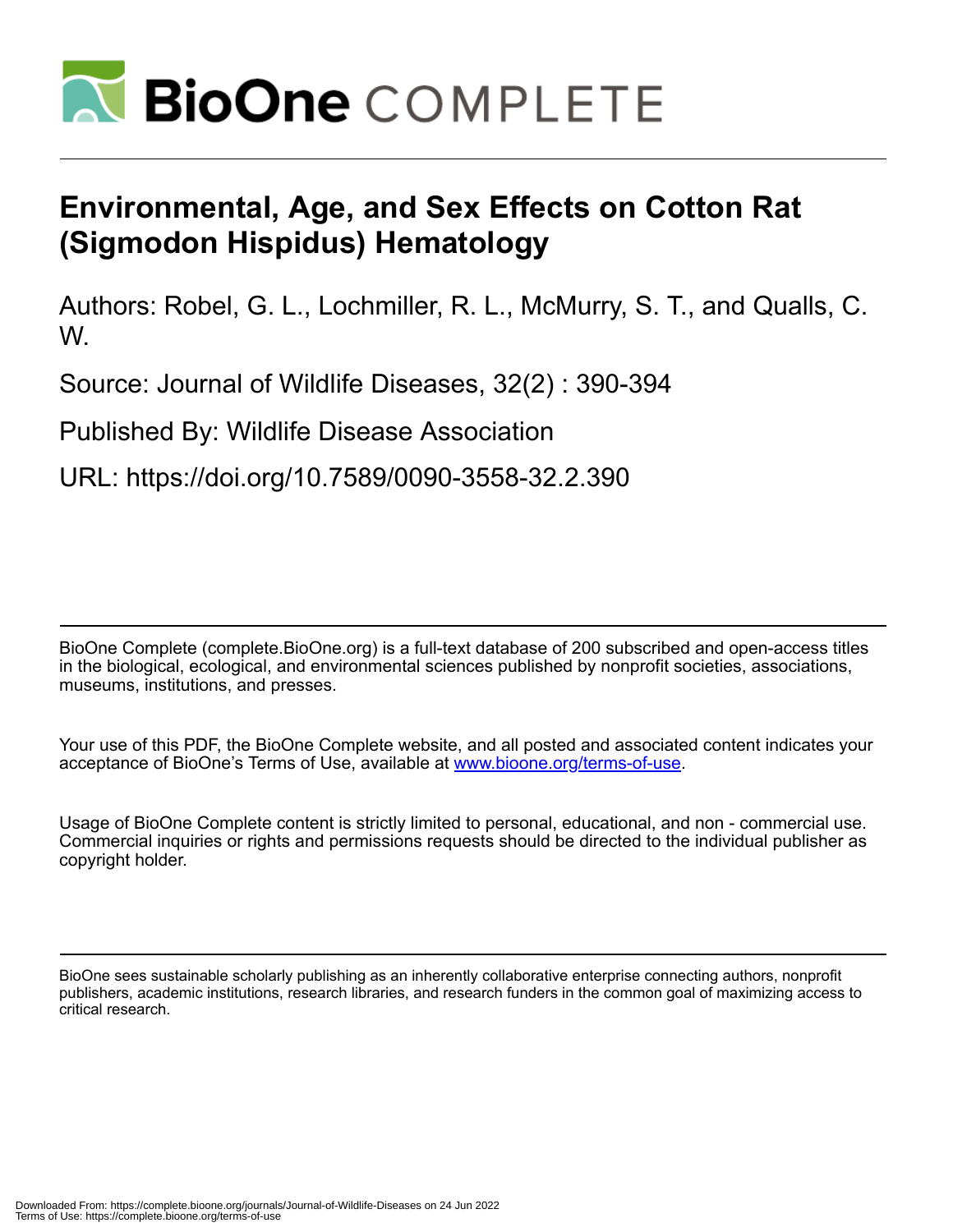## **Environmental, Age, and Sex Effects on Cotton Rat** (Sigmodon Hispidus) Hematology

G. L. Robel,' R. L. Lochmiller,' S. T. McMurry,<sup>2</sup> and C. W. Qualls, Jr.,<sup>3</sup> 'Department of Zoology, Oklahoma State University, Stillwater, Oklahoma 74078, USA; <sup>2</sup>The Institute of Wildlife and Environmental Toxicology, Clemson University, Pendleton, South Carolina 29670, USA; <sup>3</sup>Department of Veterinary Pathology, Oklahoma State University, Stillwater, Oklahoma 74078, USA

ABSTRACT: We determined the effects of sex, age, and environment (inbred, captive-wild, and wild animals) on selected blood parameters of the cotton rat (Sigmodon hispidus) in central Oklahoma (USA) from 1990 to 1994. Male and female cotton rats had similar blood profiles. Age-related differences were confined to differential white blood cell counts where adults possessed greater numbers of neutrophils and lower numbers of lymphocytes compared to juveniles. Environment had a strong influence on many hematological parameters. Hematocrit, hemoglobin concentration, RBC count, and eosinophil number were generally greater for wild stocks compared to inbred animals, and differences were more pronounced for adults than juveniles.

Key words: Cotton rat, Sigmodon hispidus, hematology, environmental effects.

The cotton rat (Sigmodon hispidus) is a major component of the mammalian herbivore community in grass- and brushdominated ecosystems of the southeastern USA. The ubiquitous distribution and large size (about 150 g) of this small-mammal species has attracted the interest of ecotoxicologists who are exploring the use of biomonitors to detect ecological damage caused by human-made contaminants in the environment (Elangbam et al., 1991; Shaw-Allen and McBee, 1993; McMurry et al., 1994). Hematological analyses are routinely used in such biomonitoring efforts as an index of the general condition of the animal as well as to detect contaminant-induced pathologies. The lack of baseline information on how extrinsic and intrinsic environmental factors influence standard hematological parameters of the cotton rat has made it difficult to separate containinant-induced changes from normal responses to their environment (McMurry, 1993).

Our objective was to determine if there

were hematological differences due to age, sex, and captivity in the cotton rat. We were particularly interested in comparing hematological values among an inbred strain of cotton rats, wild animals held in captivity, and those sampled directly from the wild. Although some hematological information exists for this species, there is considerable discrepancy among studies regarding how sex, age, and captivity influence values (Hankins, 1951; Sealander, 1964; Dotson et al., 1987; Katahira and Ohwada, 1993). Differences in sample sizes and cotton rat strains (inbred vs. outbred) have been partly responsible for these discrepancies in the literature.

Wild cotton rats  $(n = 280)$  were collected 11 km west of Stillwater, Oklahoma (USA) (36°4'N, 97°11'W) from 1990 to 1994 using Sherman live-traps (H. B. Sherman Co., Tallahassee, Florida, USA) baited with peanut butter. Animals were transported back to the laboratory animal facility at Oklahoma State University, Stillwater, Oklahoma, where they were allowed to acclimate for 12 days prior to sampling blood for hematological analysis. Captive-wild cotton rats ( $n = 38$ ) were animals that either were collected from the wild as described above and maintained in the laboratory animal facility for  $>2$  mo or were the first generation of laboratoryborn offspring of wild-caught rats. Inbred cotton rats  $(n = 91)$  were from our laboratory colony at Oklahoma State University, which was derived from seven breeding pairs (>30 generations removed from the wild) obtained from the National Institutes of Health. All animals were paired, maintained in polycarbonate cages with wire-tops and wood shavings for bedding,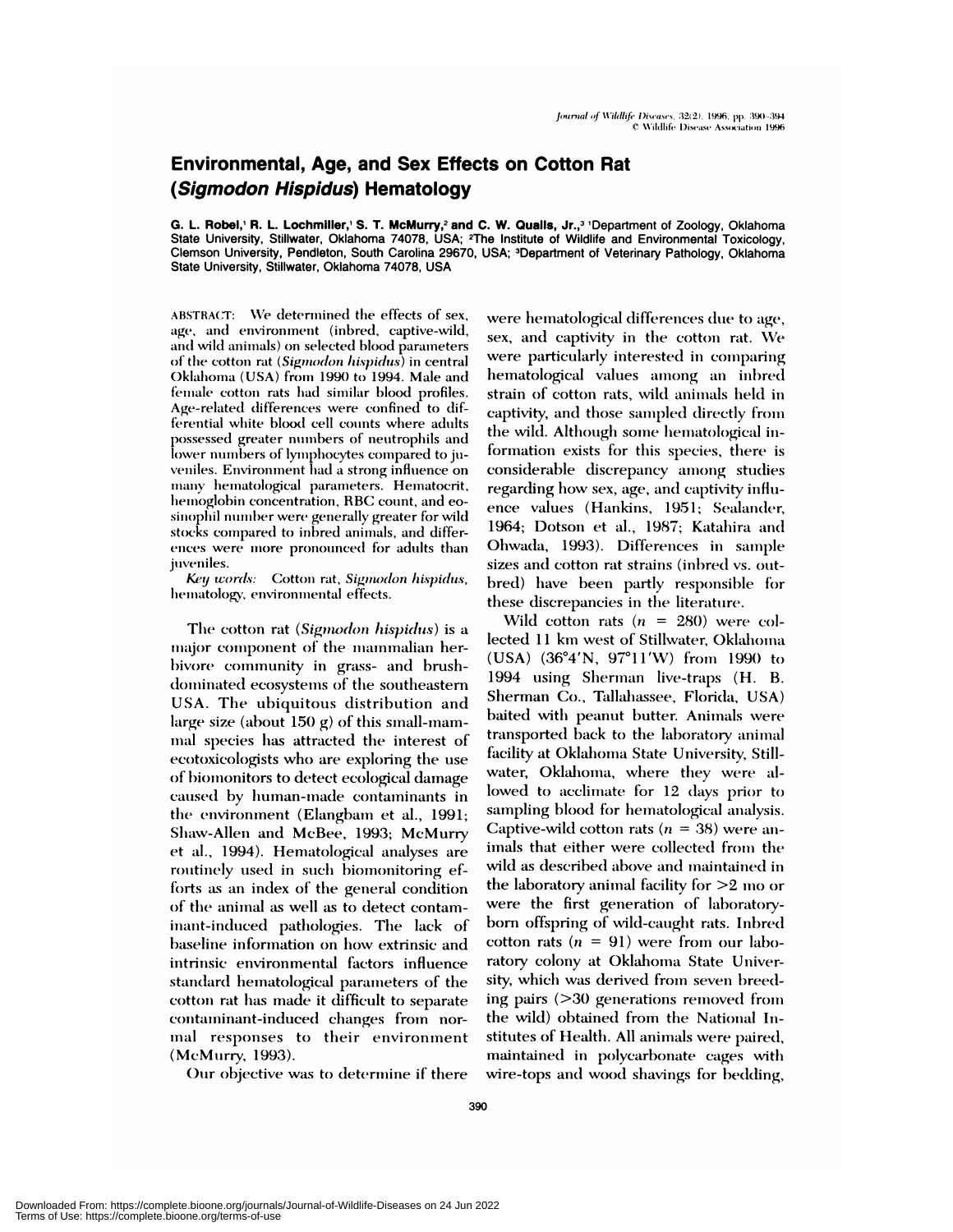and fed ad libitum a diet of commercial rodent chow (Purina Mills, St. Louis, Missouri, USA) under a 14-hr light and 10-hr dark photoperiod at 23 C. Age classes were defined according to body weight: juveniles  $\leq 60$  g and adults  $\geq 60$  g.

Cotton rats were anesthetized with an intramuscular injection of ketamine hydrochloride (Bristol Laboratories, Syracuse, New York, USA) at a dosage of 50 mg/kg body weight prior to collecting blood from the retro-orbital sinus in 3-ml vacuum tubes containing ethylenediaminetetracetic acid (EDTA-K3) to prevent clotting. Hematocrit, red blood cell (RBC) count, white blood cell (WBC) count, hemoglobin concentration, mean corpuscular vol ume (MCV), mean corpuscular hemoglobin (MCH), mean corpuscular hemoglobin concentration (MCHC), and platelet counts were measured on a Serono-Bakem System 9000 hematology analyzer (Serono-Baker Diagnostics, Allentown, Pennsylvania, USA) using reagents and guidelines specified by the manufacturer. The instrument was previously calibrated specifically for the cotton mat using standard manual cell counting techniques. A blood smear was prepared for differential leukocyte counts, which were performed by classifying 100 cells after Wright-Giemsa staining.

Differences in hematological parameters due to sex, age, and environment (inbred, captive-wild, and wild cotton rats) were compared statistically in a three-factor unbalanced design using the General Linear Model Procedure (PROC GLM; SAS Institute Inc., 1988). Based on a Levene's test, there was heterogeneity of vari ance for all hematological parameters, so we rank-transformed all data prior to GLM analysis. Differences due to sex were not significant  $(P > 0.05)$ , so data for males and females were pooled and a two-factor model (age, environment) was subsequently used for all analyses. If maim factor effects were significant  $(P \le 0.05)$ , a Gabriel test was used to separate differences among means. Differences in monocyte

and basophil numbers were not tested due to their low frequency of occurrence in blood smears.

We examined how age, sex, and environment influenced baseline values for 16 different hematological tests of cotton rats (Table 1). All individuals sampled were judged to be clinically normal. Differences between juveniles and adults were limited to differential white blood cell counts. Neutrophils counprised a greater nuunber and lymphocytes a smaller number of the total white blood cell population in adults compared to juveniles. However, statistically significant interactions were observed as a result of more dramatic age differences among inbred animals compared to minimal differences between ages for cotton rats from wild populations. White blood cell counts and eosinophil numbers had no relationship to age class. Mean  $\pm$ SE platelet numbers were slightly greater  $(P < 0.03)$  in adults (630  $\pm$  13 cells  $\times$  10<sup>3</sup>/  $\mu$ l) compared to juveniles (585  $\pm$  35 cells  $\times$  10<sup>3</sup>/µl).

The type of environment where the animal was raised had a profound influence on many hematological parameters (Table 1). Hematocrit, RBC count, and hemoglobin concentration values were significantly greater in cotton rats from wild populations than those from our inbred or captive-wild colonies. Differences between captive-wild and inbred stocks for these erythrocyte parameters were significant only for the RBC count, which was greatest in inbred animals. Erythrocyte indices also differed significantly among environmental types with inbred animals possessing smaller cells (MCV) that contained smaller absolute amounts (MHC) but greater concentrations (MCHC) of hemoglobin than captive-wild or wild animals. Statistical interactions were significant for all erythrocyte parameters except MCV due to greater differences among environmental types for adults than juveniles.

Total WBC counts of inbred and wild cotton rats were similar and significantly greater than counts for captive-wild ani-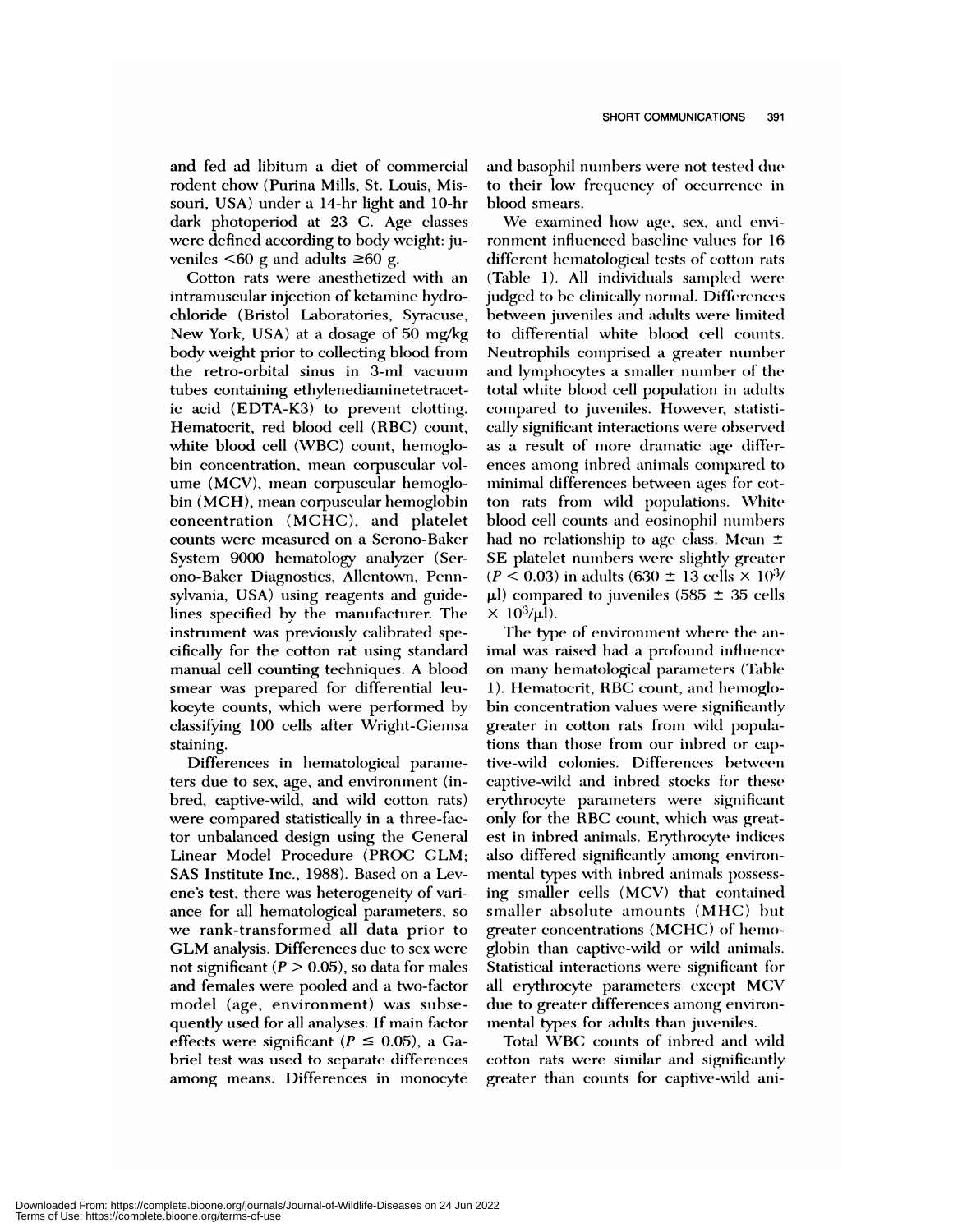|                                                                      |                |                         | Inbred stock            |                  |                      |    |                |               |                | Captive-wild stock |                |                                   |                  |                                  | Wild stock            |                   |                |                     |                  | Statistical comparisons <sup>a</sup> |                  |
|----------------------------------------------------------------------|----------------|-------------------------|-------------------------|------------------|----------------------|----|----------------|---------------|----------------|--------------------|----------------|-----------------------------------|------------------|----------------------------------|-----------------------|-------------------|----------------|---------------------|------------------|--------------------------------------|------------------|
|                                                                      |                | Juvenile                |                         |                  | <b>Adult</b>         |    |                | Juvenile      |                |                    | Adult          |                                   | Juvenile         |                                  |                       |                   | Adult          |                     |                  |                                      |                  |
| Parameter                                                            | بنها           | SE <sub></sub>          | Ξ                       | ببوا             | SE,                  | z  | ١W             | SE            | z              | يبزا               | SE,            | h,<br>z                           |                  | z<br>SE,                         |                       | بيزا              | SE             | z                   | Age              | Type                                 | Inter-<br>action |
| Erythrocyte count $(X, 10^6/\mu l)$                                  | 6.a            | 0.2                     | ⊴                       | 5.6              |                      | ۴Ć |                |               |                | æ,                 | $\overline{z}$ | Z                                 |                  | $\frac{5}{2}$                    | Ξ                     | $\ddot{6}$ .0     | ៑              | Ě<br>226            |                  | $rac{1}{2}$                          | **               |
| Hemoglobin (g/dl)                                                    | $\frac{9}{11}$ | $\frac{1}{2}$           | Σ,                      | $\frac{1}{2}$    |                      | 68 |                |               |                | $\frac{5}{10}$     | $\frac{2}{3}$  | 12.7<br>Z                         |                  | $\frac{3}{2}$                    | 으                     | 13.4              | $\overline{z}$ | Ě<br>ē              |                  | +**w>i and c                         | ***              |
| Hematocrit (%)                                                       | 37.1           | $\frac{1}{2}$           | $\vec{c}$               | 34.6             | $\frac{4}{1}$        | L  | 38.2           |               | ā              | $\frac{44}{5}$     | $\frac{8}{10}$ | 39.0<br>26                        |                  | $\frac{8}{1}$                    | ≌                     | 41.9              | 0.2            | ă<br>263            |                  | $***$ and c                          | ***              |
| Mean corpuscular volume (fl)                                         | 59.4           | 0.6                     | $\overline{a}$          | 62.0             | $\frac{8}{10}$       | 68 |                |               |                | 70.3               | $\ddot{c}$     | 67.6<br>$\mathfrak{z}$            |                  | $\overline{0}$                   | ≌                     | $\overline{7}1.3$ | $\frac{8}{2}$  | ě<br>222            |                  | $i < 5$ pure $w$ ***                 | ě                |
| Mean corpuscular hemoglobin (pg)                                     | 19.0           | $\frac{2}{3}$           | $\overline{2}$          | 19.5             | $\overline{a}$       | 68 |                |               |                | 22.0               | $\frac{2}{3}$  | 22.1<br>$\mathfrak{L}$            |                  | $\frac{3}{2}$                    | 의                     | $\frac{1}{21}$    | $\overline{0}$ | ă<br>51             |                  | +***c>w>i                            | $\ddot{\ast}$    |
| Mean corpuscular hemoglobin con-                                     |                |                         |                         |                  |                      |    |                |               |                |                    |                |                                   |                  |                                  |                       |                   |                |                     |                  |                                      |                  |
| centration (g/dl)                                                    | 32.0           | $\frac{6}{3}$           | $\overline{5}$          | 32.3             | $\overline{a}$       | 68 | ł              |               |                | 31.3               | 0.2            | 32.5<br>23                        |                  | $\overline{5}$<br>$\ddot{\circ}$ |                       | 31.9              | $\overline{0}$ | Ë<br>$\overline{5}$ |                  | 25/17                                |                  |
| Total white blood cell count (× 10 <sup>3</sup> /                    |                |                         |                         |                  |                      |    |                |               |                |                    |                |                                   |                  |                                  |                       |                   |                |                     |                  |                                      |                  |
|                                                                      | $\frac{8}{2}$  | $\mathbf{r}$            | $\overline{5}$          |                  | $\frac{8}{10}$       | ę, | 57             |               | $\overline{c}$ |                    | $\ddot{\circ}$ | 26                                | 3.9              | $\frac{3}{2}$                    |                       | 10.2              | 0.3            | ns<br>262           |                  | ***i and w>c                         | Ĕ                |
| Neutrophils $(\times 10^3/\mu l)$                                    |                | $\overline{1.0}$        | $\overline{\mathbf{c}}$ | 9.2              |                      | 3  | 2.2            | $\frac{5}{2}$ |                |                    | $\frac{8}{2}$  | $\overline{24}$                   | $\overline{3.0}$ | $\frac{8}{10}$                   |                       | 2.8               |                |                     | $\sum_{i=1}^{n}$ | **i>c and w                          | **               |
| Lymphocytes (X 10 <sup>3/</sup> µl)                                  |                | 0.7                     | 2                       | $\frac{5}{4}$    | $\ddot{0}$           | ఇ  | 4.5            | 2             |                |                    | $\frac{3}{2}$  | $\overline{5}$<br>$\overline{24}$ |                  | Ξ                                |                       | 5.9               | $\frac{4}{1}$  |                     | $\sum_{i=1}^{n}$ | **i and w>c                          | #                |
|                                                                      |                | $\overline{c}$          | $\vec{a}$               | $\tilde{c}$      | $\tilde{\mathbf{c}}$ | 39 | $\overline{a}$ |               | ٢C             |                    | ៑              | $\overline{24}$                   | $\ddot{0}$       | ៑                                |                       |                   | $\overline{c}$ |                     |                  |                                      |                  |
| Monocytes $(\times 10^3/\mu l)$<br>Eosinophils $(\times 10^3/\mu l)$ |                | $\overline{\mathsf{c}}$ | $\overline{a}$          | $\frac{3}{2}$    |                      | 39 | $\frac{8}{1}$  | $\frac{4}{1}$ | Ġ              |                    |                | $\overline{24}$                   | $\overline{0}$   | 0.2                              |                       | $\frac{5}{2}$     |                | ž<br>S              |                  | $i < 5$ pue $w$                      | Ĕ                |
| Basophils $(\times 10^3/\mu l)$                                      |                |                         | $\overline{5}$          |                  | ¢                    | 39 | I              |               |                |                    |                | $\bullet$<br>$\frac{24}{5}$       |                  |                                  |                       | 3                 | ៑              | S                   |                  |                                      |                  |
| Platelets $(\times 10^3/\mu l)$                                      | 84             | $\frac{1}{4}$           | $\overline{5}$          | $\overline{181}$ | ഉ                    | \$ |                |               |                | SOS                | $\sharp$       | 485<br>23                         |                  |                                  | 537<br>$\overline{2}$ |                   | $\overline{4}$ | 运                   | *a>i             | ***i and c>w                         | Ĕ                |

392 JOURNAL OF WILDLIFE DISEASES, VOL. 32, NO. 2, APRIL 1996

## Downloaded From: https://complete.bioone.org/journals/Journal-of-Wildlife-Diseases on 24 Jun 2022<br>Terms of Use: https://complete.bioone.org/terms-of-use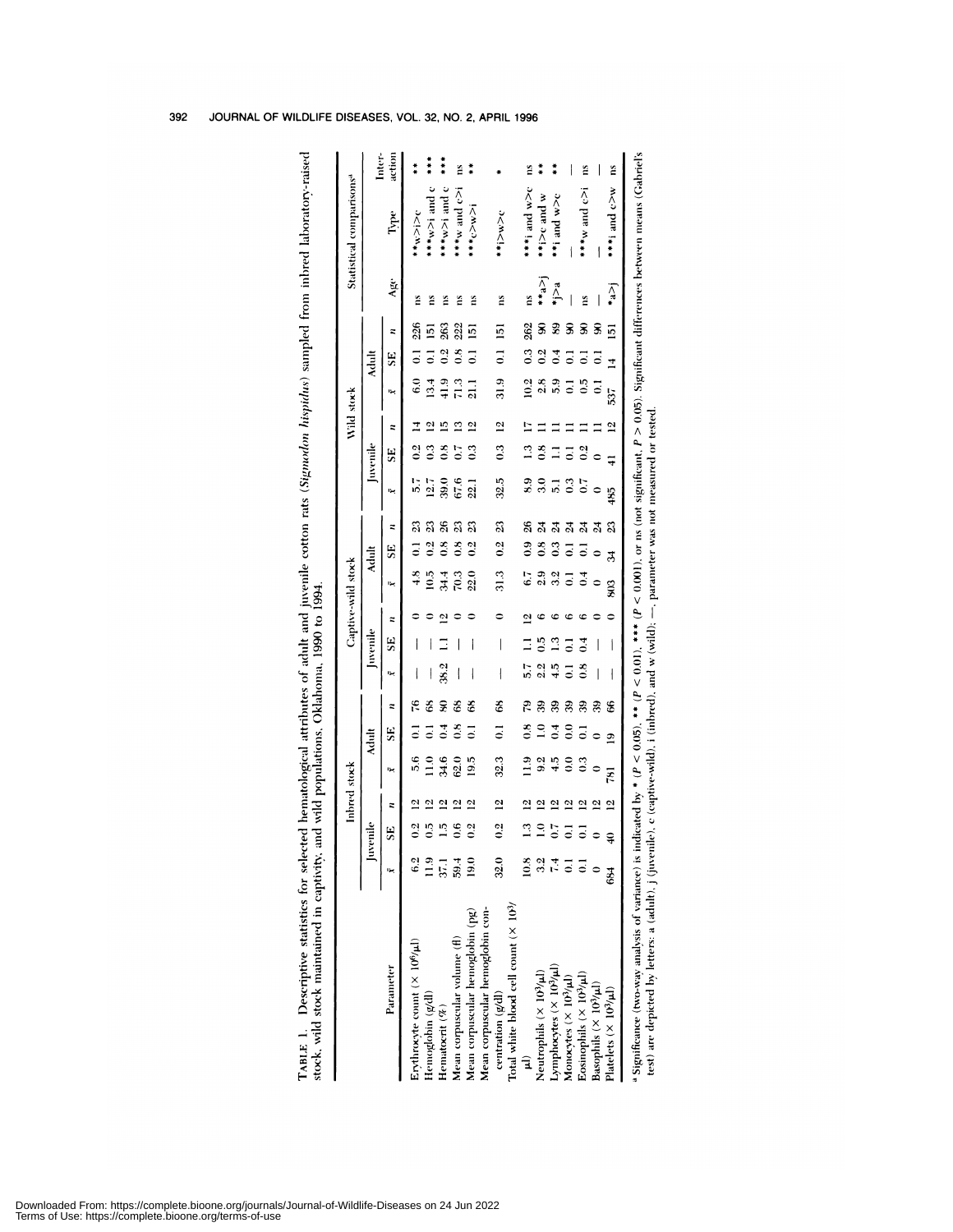mals; the interaction was not significant  $(Table 1)$ . Based on differential white blood cell counts, the most remarkable differences among environmental types were for neutrophils, lymphocytes, and eosinophils. Neutrophils comprised a greater number of the white blood cell population **of** inbred cotton mats compared to captivewild and wild-caught animals. These differences were more apparent for adults than juveniles as indicated by a significant interaction term. Lymphocyte numbers in inbred and wild cotton rats exceeded mean values of captive-wild animals; how ever, a significant interaction was evident because juveniles and adults appeared to respond differently to environment. Eosinophil numbers were consistently greater in blood of wild and captive-wild stocks of cotton rats than among inbred animals. Higher levels of parasitism in these wildstock animals probably accounted for the observed differences in eosinophil numbers (Dessein and David, 1982). Basophils were rare and only observed in blood smears of wild-caught cotton rats (Table 1).

Mean values reported herein for adult cotton mats are within the mange of values reported by Dotson et al. (1987) and Katahira and Ohwada (1993, males only) for laboratory-raised cotton rats, and Hankins  $(1951)$  for wild-caught animals. The genetic and environmental background of laboratory-raised cotton rats is frequently not specified in published studies. Many laboratories, including our own, routinely use laboratory-raised cotton rats from highly inbred stock, which we originally obtained from the National Institutes of Health breeding colony. Based on our re sults, normal baseline hematological values of cotton mats are dependent upon environmental and genetic backgrounds of animal stocks. We are aware of only one *re* port in which such a comparison was attempted; Hankins (1951) reported that blood values of first-generation laboratoryreared animals (corresponding to our captive-wild group) did not differ from those

of wild-caught cotton rats. Our results do not support this finding, perhaps partly due to sample size and genetic differences.

Several of the trends in hematological parameters of cotton rats that we observed, such as those related to oxygen supply (RBC, HGB, HCT, MCHC), are probably reflective of a more energetically active existence among wild animals com pared to those raised in the laboratory, for extended periods of time. Other equally important factors accounting for some of these observed differences may be diet and season, which influence blood parameters of a variety of small mammals, including cotton rats (Sealander, 1964; McMurry et al., 1994). Animals raised in the laboratory are most often maintained on a high quality diet under constant illumination and temperature regimes. Differences in white blood cell population parameters, including platelet numbers, between wild and laboratory-raised (inbred and wild-captive) cotton rats were not surprising, given the remarkable differences in the nutritional and pathogen characteristics of their environments (Moake, 1992). However, genetic background appeared to also have an important effect on WBC subpopulations given the similarity of WBC counts between inbred and wild cotton rats in this study.

Hematological characteristics of males and females were similar for the three types of cotton rats examined in this study. However, sex influenced RBC counts, hematocrits, and MCV values in at least one inbred colony of cotton rats (Katahira and Ohmwada, 1993). Sex was not observed by other investigators to influence hematological parameters of cotton rats (Hankins, 1951; Dotson et al., 1987). We propose discrepancies such as these are due at least in part to differences among studies in the *degree* of genetic variability and background of experimental subjects.

Age-related changes in hematological parameters of cotton rats have not been adequately documented. Hankins (1951) observed changes in median erythrocyte